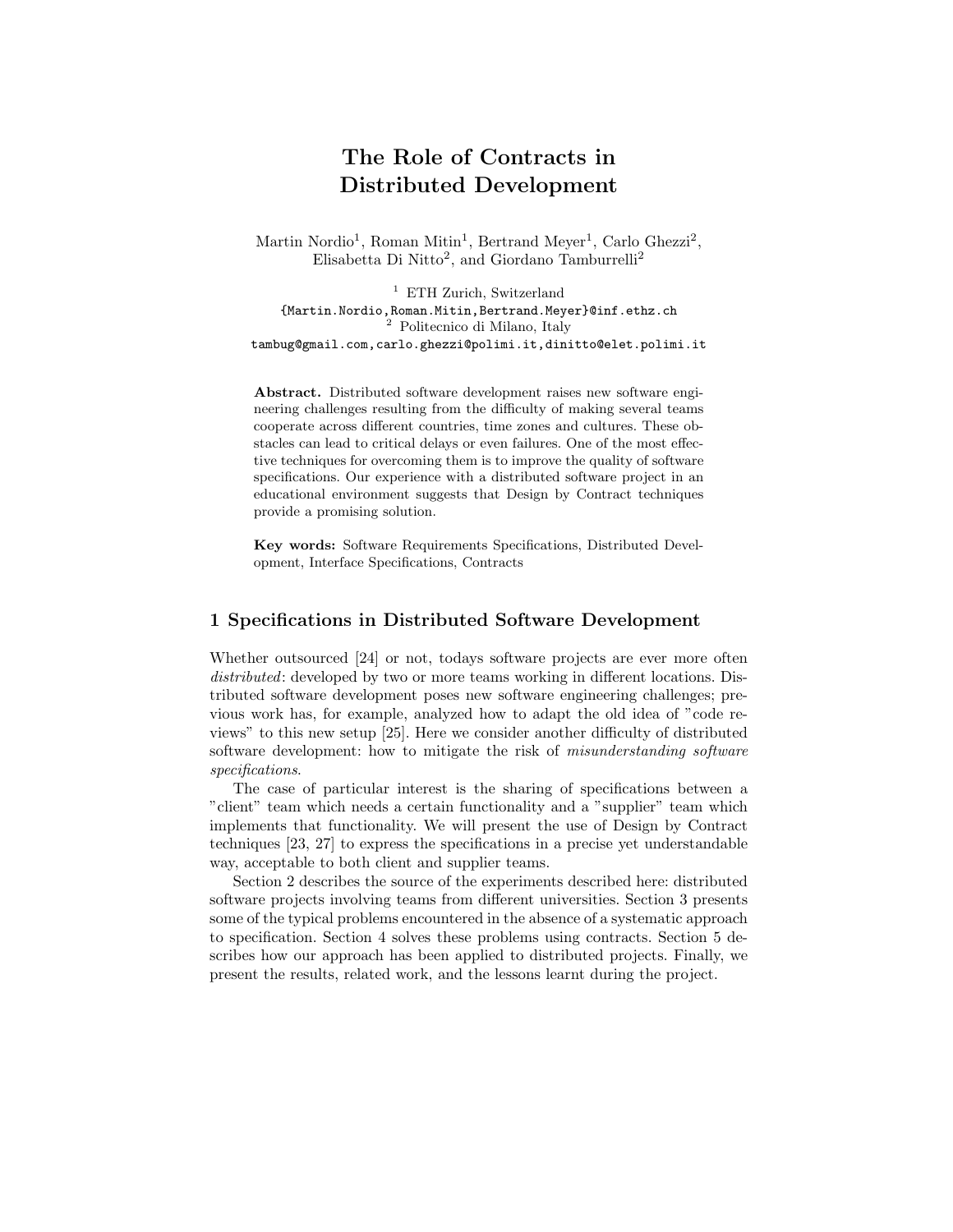# 2 Context of this Study

While some of the authors have applied the techniques described here in commercial distributed developments, the experience underlying this article is based on an academic effort rather than an industrial project.

For several years the Chair of Software Engineering at ETH Zurich has taught a course entitled "Distributed and Outsourced Software Engineering" or  $DOSE<sup>1</sup>$ , which since 2007 has included a course project pursued in cooperation with other universities, most recently Politecnico di Milano (Italy), Odessa National Polytechnic (Ukraine), the State University of Nizhny Novgorod (Russia), and University of Debrecen (Hungary). While each university retains its own course and organization, the project is shared: each project group includes teams from different universities. Specifically, each group in the current setup is made of three teams, each including two students from a given university. (This terminology is needed to understand the rest of the discussion: a group does the full project and is made of teams, each doing a part of the project; a team is made of students from one university, but a group involves teams from different universities.) All software is developed in Eiffel using the EiffelStudio Integrated Development Environment.

As a result of this project scheme, the students get to experience the challenges of true distributed development; they face the same difficulties as in a distributed project in industry, compounded by the specific constraints of a university environment. As an example of where an "academic" setup can in fact be tougher than an industrial one, the option of delaying the final delivery (an event that, although undesirable, often happens in industry) is not available: come rain or shine, the university administration requires instructors to give the students a grade at the end of the semester, a milestone that cannot be moved.

The course allows students to experience first-hand the tasks and challenges of modern software development, and learn critical skills; they consistently report that it is a richly rewarding experience. It also provides us with an opportunity to study issues of distributed development in a controlled environment.

One of these issues is the difficulty of communicating requirements. The difficulty is well known to anyone who has practiced industrial software development; it is also intuitively clear that project distribution increases it. Our experience provides concrete evidence of this phenomenon, as will now be described.

# 3 Specification-related Errors in Distributed Development

An example from the 2007 session of the DOSE course [1] illustrates the specification risks of distributed development.

The project topic was the development of a system to analyze email postings of computer science events, in mailing lists such as the ECOOP list and SE

 $^{\rm 1}$  Until 2006 the course was called "Software Engineering for Outsourced and Offshore Development".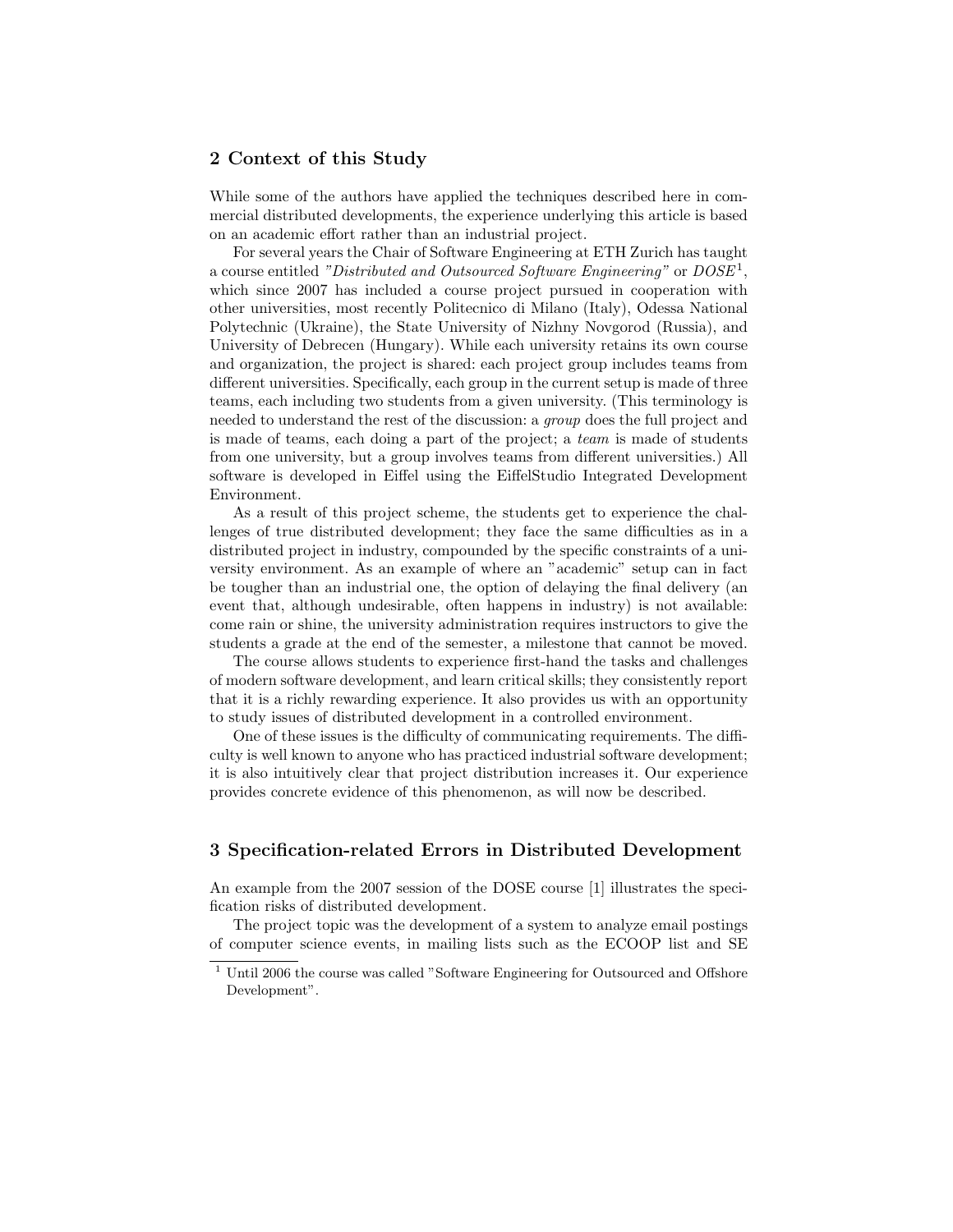World, to feed the Computer Science Event List (CSEL) [8], a Web page of Informatics Europe (http://events.informatics-europe.org). The automatic part of the system must identify key elements of a conference announcement, such as event name, event date and call for papers deadline, to prepare a CSEL entry. Since the identification cannot be perfect, the system includes a human editing step to correct any mistakes.

Figure 1 shows the Software Requirements Specification (SRS) as given to the students.

The teaching team divided the system into three clusters (subsystems):

- A ANALYZE: automatically extract the essential information.
- B BEFIT: user interface for interactive correction.
- C COMBINE: : integration of components A, B and the CSEL website.

Correspondingly, each project group was divided into three teams, each from a given university, for example two teams performing task  $A$  and  $B$  in Zurich, and a team C in Odessa.

While undoubtedly not perfect, the requirements document of Figure 1 was written carefully and would appear to be clear enough. When given to teams working in different locations, however, it led to misunderstandings that the specification literature has analyzed [22]. In particular, the following problems arose. (We use the phrase "Team A" to mean "The team in charge of implementing cluster A in one of the groups," and similarly for other clusters. Different examples may involve different groups.)

Case 1. Team A implemented the abstract deadline using the date format day.month.year where day, month, and year are integers. Team B used a different format, with integers for the day and year but a string (such as "January" or "February") for the month. This misunderstanding, affecting the type of an attribute, caused a delay in the integration. It can be traced to a lack of precision of the specification (the SRS).

Case 2. Team C realized that the abstract submission deadline must always be earlier than the paper submission deadline. Thus, they checked this property before submitting the conference information to CSEL. If this property did not hold, an exception was triggered. Team B, in devising the user interface, did not check for this property and accepted any combination of dates. As a result, some combinations crashed the system. A similar problem happened to another group with the starting and the ending conference dates. The problem here is the specifications failure to state a requirement which appears necessary to someone trying to understand the system semantics.

Case 3. Team A understood that the category of a conference is "Conference" or "Symposium" or "Workshop" or "Summer School", where or is the usual, non-exclusive boolean disjunction. Team  $B$  interpreted it as an exclusive or. As a result, some test cases passed the checks performed in cluster A but not those of B, again triggering run-time exceptions and failure. The problem here is the lack of precision of natural language.

Case 4. The teams used a class called EVENT to model the notion of conference, but had slightly different interpretations of the semantics of this class.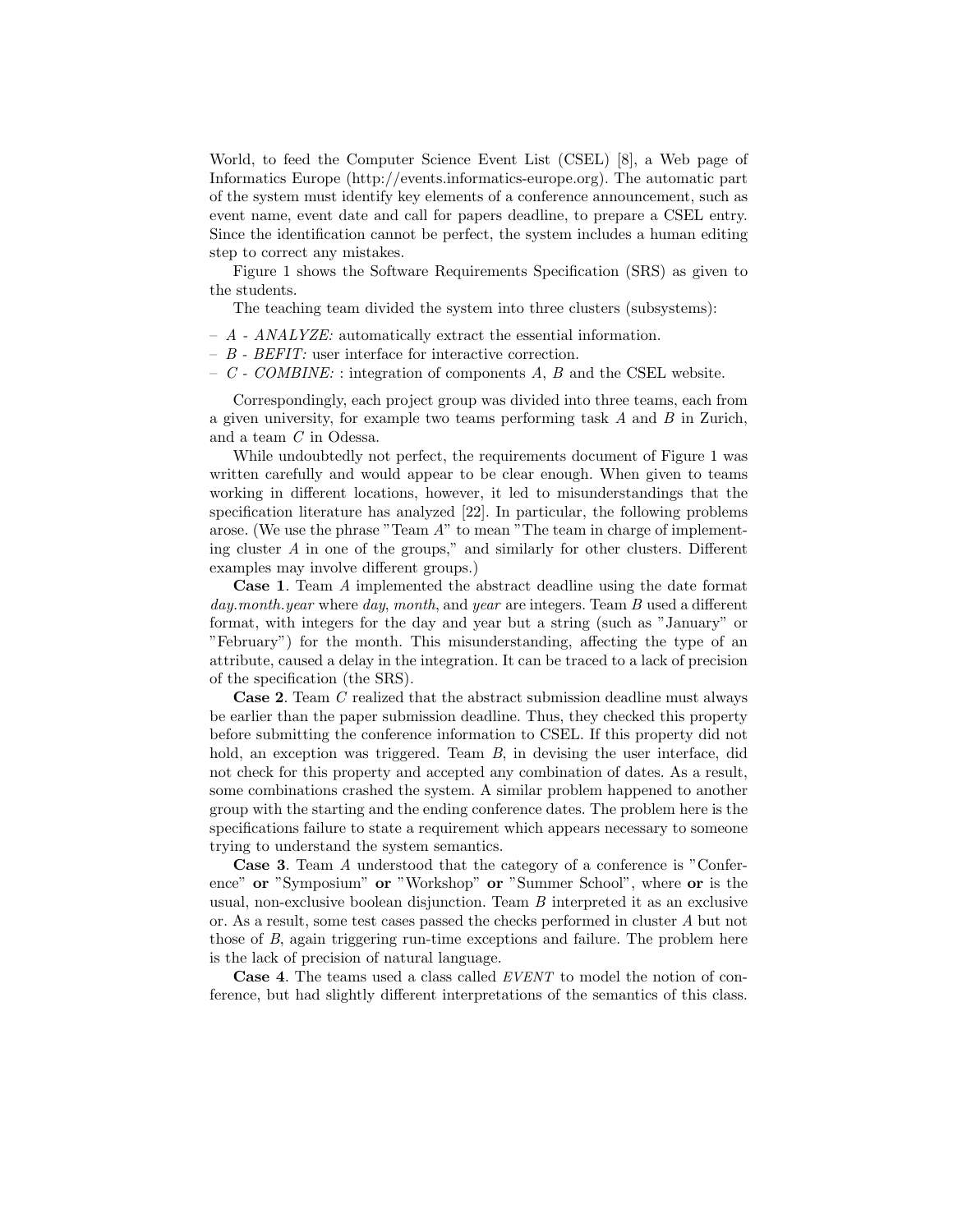#### A. Scope

The system shall identify the elements of a call for paper posted in mailing lists, and feed them to the CSEL system by sending e-mails in the special format.

#### B. Definitions, Acronyms and Abbreviations

CSEL: Computer Science Event, http://www.informatics-europe.org/cgi- $\label{eq:bin} bin/informatics_events.cgi$ 

Conference Name: Name of the event.

Conference Dates: Starting and ending dates of the event.

Abstract Deadline: The date for the abstract submission.

Submission Deadline: The date for the paper submission.

Conference Category: Kind of the event (symposium, conference, workshop, etc).

#### C. Product functions

The system shall

C.1. Provide functionalities to extract the information of a conference from an e-mail (a text e-mail, no html);

C.2. Report the extracted information in a graphical user interface (GUI);

C.3. Allow modifying this information;

C.4. Submit the information to the CSEL system by sending e-mails.

#### D. Specific requirements

D.1. The system shall be able to extract the elements of a call for paper from text e-mails. The elements of a call for paper are the following: (1) Conference name, (2) Conference dates, (3) Abstract deadline, (4) Submission deadline, (5) Place where the conference takes place, (6) URL of the conference, (7) Conference sponsor, (8) Contact information, (9) Keywords of the conference, and (10) Conference category.

D.2. The conference category is either "Conference" or "Symposium" or "Workshop" or "Summer School".

D.3. The system shall visualize conference information, and allow modifying it. The system shall feed the approved information by sending e-mail to CSEL as a comma separated list.

D.4. All the elements from D.1 must be in the e-mail. If any of this information could not be extracted, the system shall add the keyword *NONE* in corresponding element.

D.5. The system can send the e-mail only if at least all key elements have been extracted or introduced by the user. The key elements are: (1) conference name, (2) conference dates, (3) abstract deadline, (4) submission deadline, (5) place where the conference takes place, and (6) URL of the conference.

Fig. 1. Example Software Requirements Specification.

In the view of Team C, class EVENT only models conferences that satisfy basic validity constraints, such as the Call for Papers deadline appearing before the notification date. Teams  $A$  and  $B$  assumed that the class models any conference, even one with invalid information; they checked the validity of the information before submitting it to CSEL. These conflicting conventions were discovered late in the project and delayed integration. The problem in this case is not in the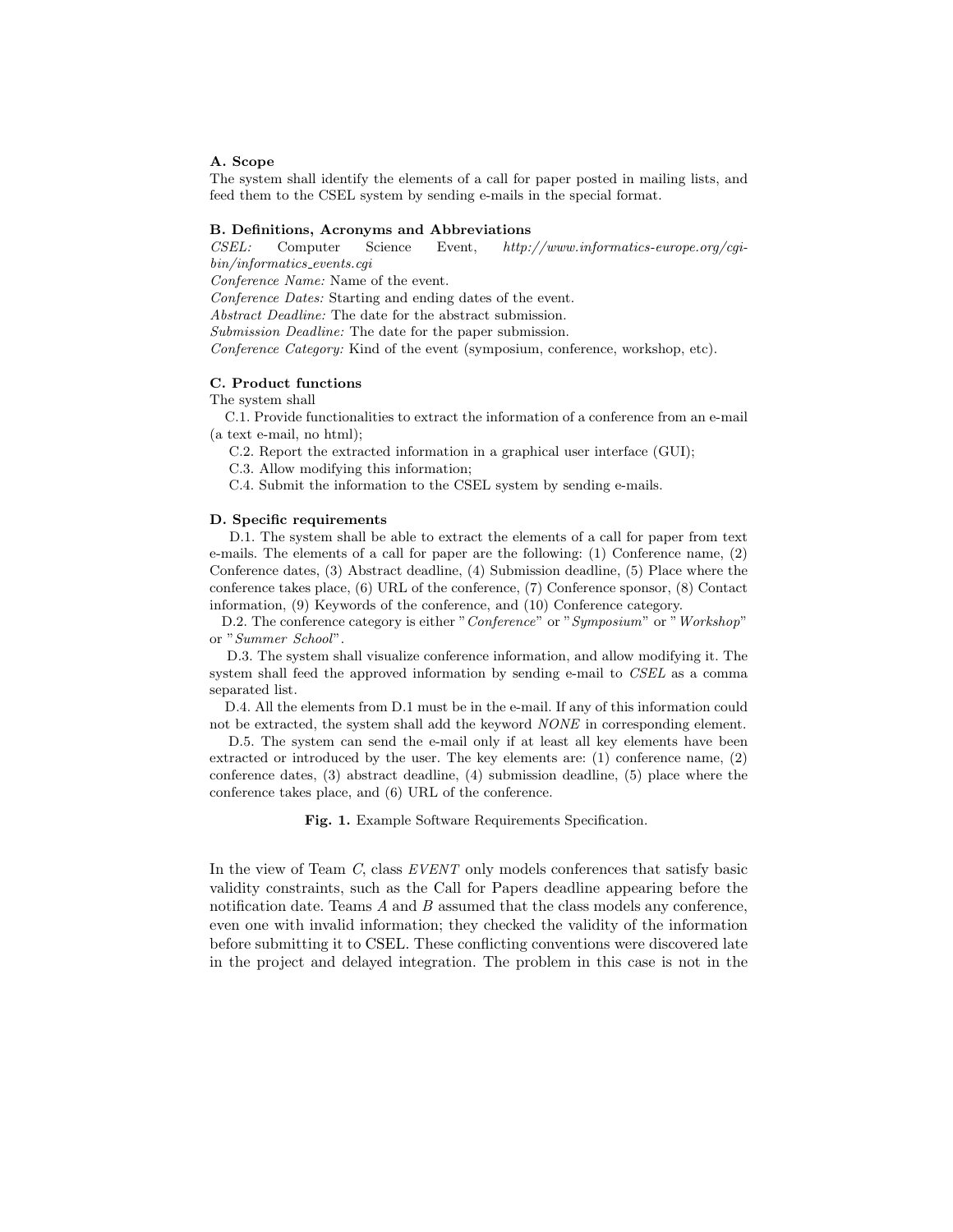original requirements specification but in the lack of precision of module interface specifications produced during the design phase.

In this 2007 session of the DOSE course, no project succeeded in producing a system that could be actually deployed, although at least one came tantalizingly close; it was probably a week or two away from success but, as noted, there is no possibility of extension in a university course context. In our analysis the main reason for this result is the accumulation of specification issues such as the above, each small in itself but leading to mistakes and delays. That so many such issues could arise in a small system with a fairly straightforward specification gives an idea of the trouble insufficient specification techniques can cause in large industrial software developments.

#### 4 Using Contracts to avoid Specification Errors

Avoiding the kind of problems illustrated above involves technical and nontechnical measures. As an example of the latter, it is always desirable to check the requirements for satisfaction of the properties listed in the IEEE Standard on Requirements specification [15], such as absence of ambiguity. Such goals are, however, quite general, and the standard does not specify how to achieve them and assess the results.

Using a *formal specification* technique would remove ambiguity and help achieve some of the other quality goals. A fully formal approach is, however, beyond the reach of most teams.

Design by Contract techniques retain some of the benefits of formal methods but are far easier to teach to developers who are competent software engineers (or, in our case, software engineering or computer science students) but have not necessarily received special formal methods training.

The basic idea of Design by Contract [23, 27] is to attach partial but rigorous specifications to software elements: preconditions and postconditions for routines, and (in an object-oriented) invariants for classes. Design by Contract has applications to software construction, documentation, testing (in particular with the recent development of automatic testing tools such as  $\text{AutoTest}$  [26, 5]), proper use of programming mechanisms such as inheritance and exception handling, and management. The application of most interest here is to the specification of module interfaces.

Specifications using Design by Contract use a subset of the programming language (typically Eiffel, but others have been proposed, such as  $Spec \# [3]$  and JML [18, 19]); assertions (contract) elements are boolean expressions, with some extensions such as the old notation in postconditions.

The class interface in Figure 2, expressed in Eiffel, describes the notion of event as managed in our example system.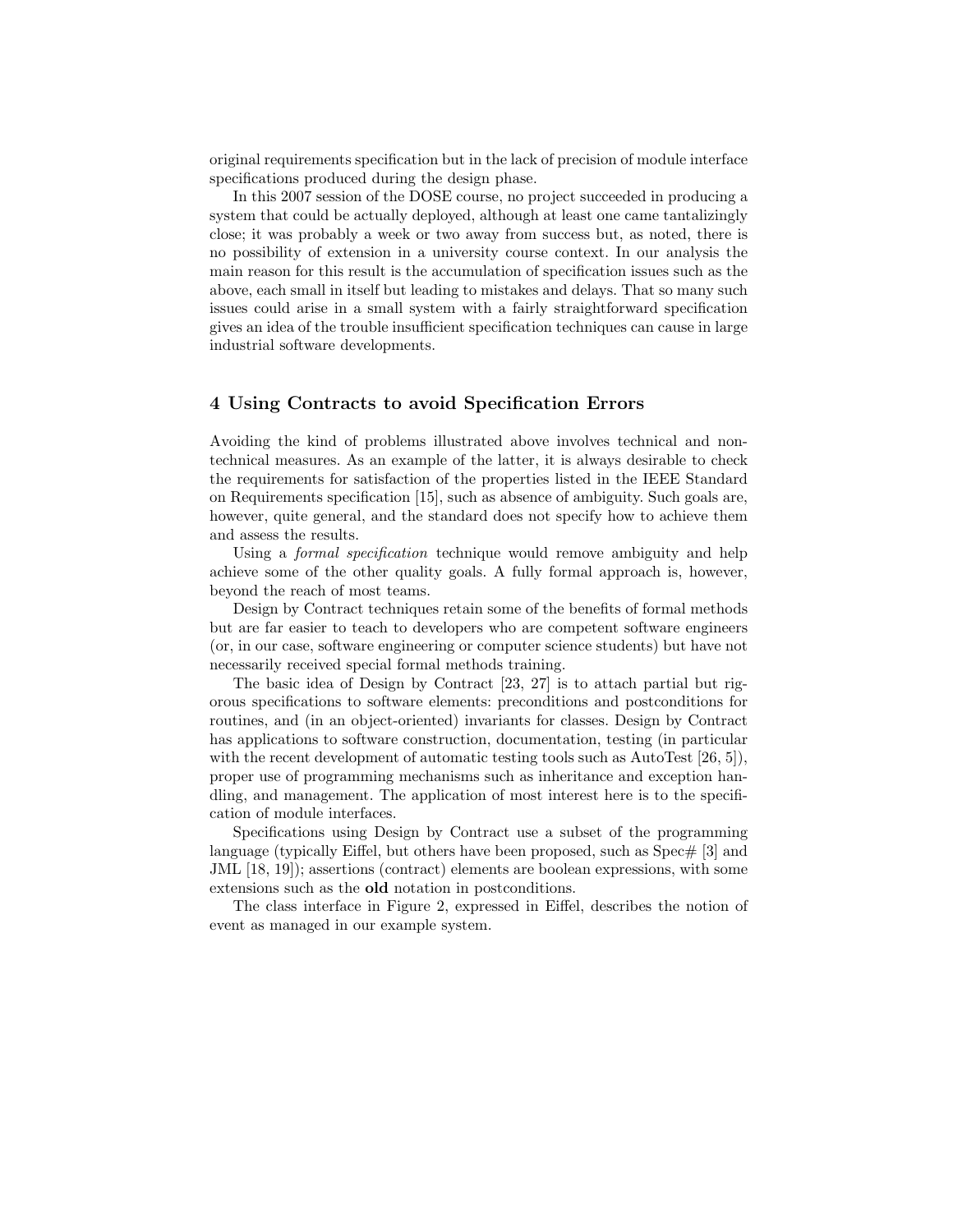```
1 indexing
    description: "Technical events as managed in the CSEL."
3
  class
5 EVENT
7 feature −− Basic operations
9 submit_to_csel
             −− Submit the conference information by sending an e mail.
11 require
         valid\_conferences: starting\_date. earlier\_than (ending\_date)13 valid_deadlines : abstract_deadline . earlier_than (paper_deadline)
     do
15 end
17 feature −− Implementation
19 name: STRING
    starting date , ending date: DATE
21 abstract deadline , paper deadline: DATE
    place, url, sponsor, keywords: STRING
23 a_category: CATEGORY25 invariant
      category status : a category . is conference xor
27 a category .is symposium xor
                     a category .is workshop xor
29 a category .is summer school
31 end
```
Fig. 2. Interface Specification of a Class EVENT.

Class EVENT relies on an auxiliary class CATEGORY (presented in Figure 3).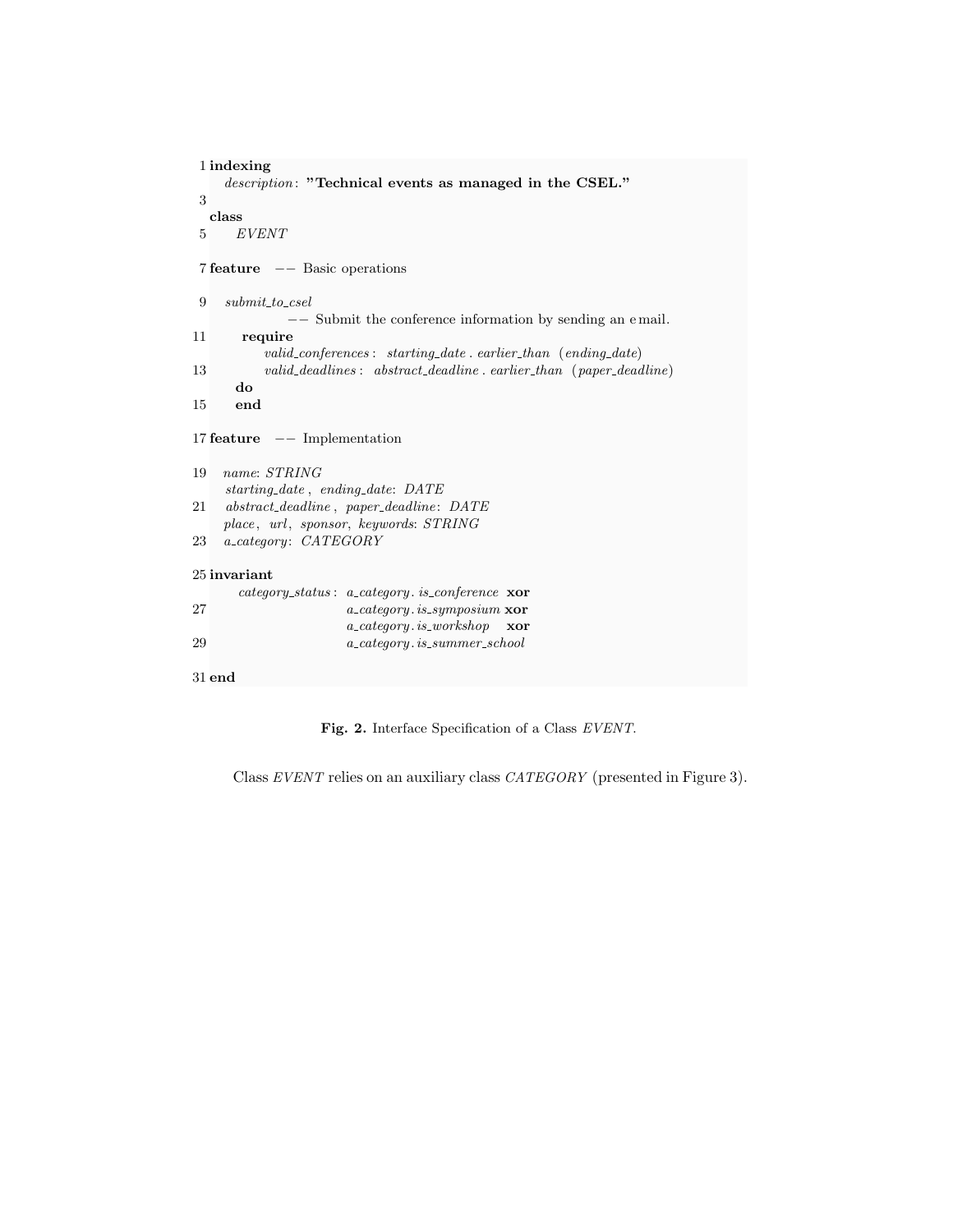```
1 indexing
    description: "Conference categories."
3
  class
 5 CATEGORY
7 feature −− Status report
9 is conference : BOOLEAN
             −− Does this category represent conferences?
11 do
        end
13
     is symposium: BOOLEAN
15 −− Does this category represent symposiums?
        do
17 end
19 is workshop: BOOLEAN
              −− Does this category represent workshops?
21 do
        end
23
     is summer school: BOOLEAN
25 −− Does this category represent summer schools?
        do
27 end
29 end
```
Fig. 3. Interface Specification of a Class CATEGORY.

The actual class texts will contain implementations of the features involved (submit to csel etc.); the above are interface specifications, which can be written first and then refined into the implementations, or extracted automatically (by tools of the development environment) from these implementations if they already exist.

Class EVENT as given serves as a precise specification of the notion of event, avoiding the errors and ambiguities that occurred during the 2007 project development cited above. Note in particular how the class invariant expresses, through the use of the exclusive-or operator xor, that the different categories of event are exclusive. The precondition (require clause) of procedure submit to csel states validity requirements: the starting date must precede the ending date, and the deadline for abstracts must precede the deadline for papers.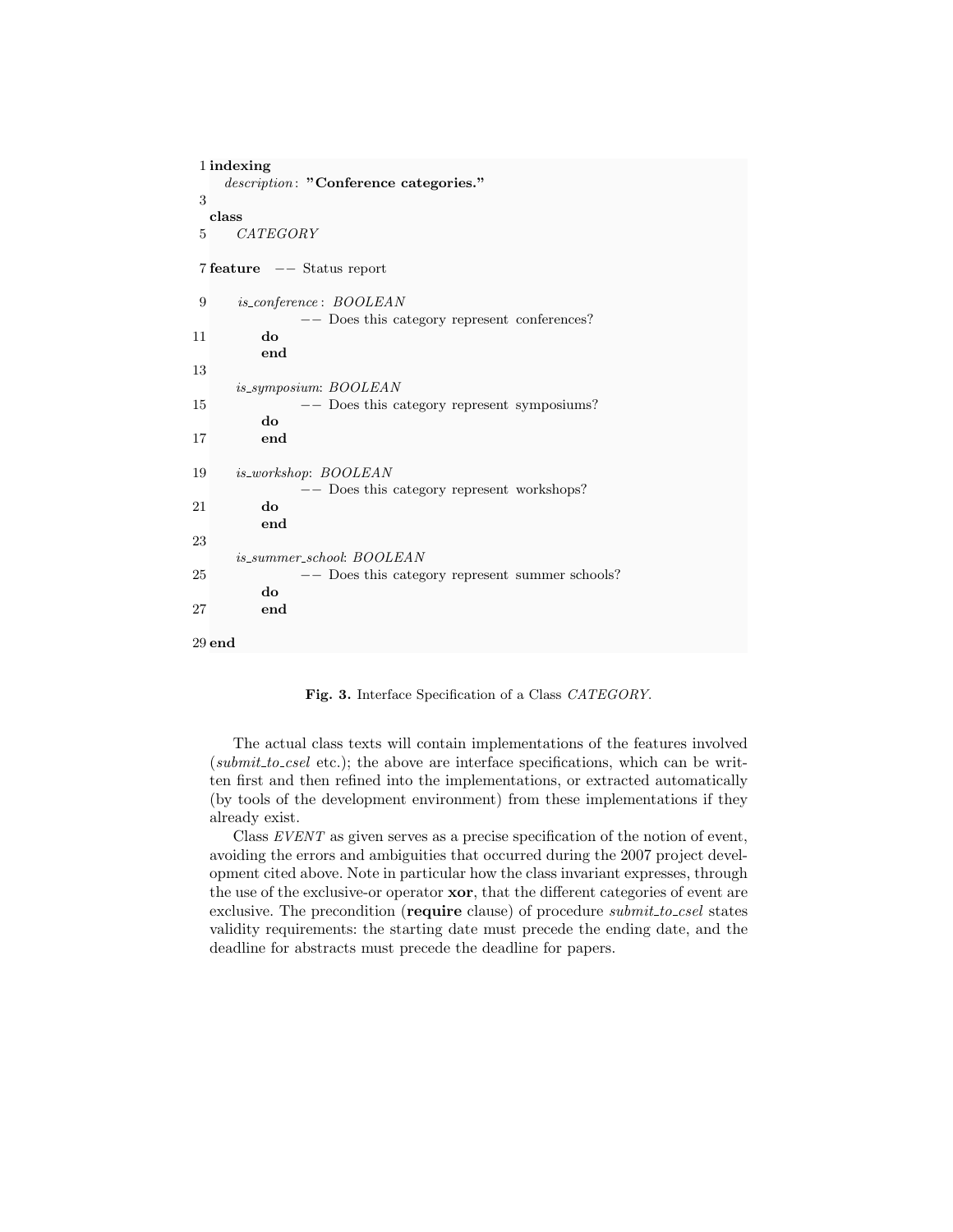## 5 Improving the Project Setup

The preceding example suggests that a systematic use of contracts can provide considerable help towards solving the specification and communication issues that plague distributed projects. We used the 2008 session of the DOSE course to assess this conjecture.

A number of characteristics changed between the 2007 and 2008 sessions. DOSE 2007 [1] had, as noted, the CSEL system as the project theme. The project, developed over 11 weeks out of the semesters 13, was divided into four phases:

- Phase 1: Write specification of each cluster (4 weeks).
- $Phase 2$ : Revise and consolidate the specification into one project document; develop interface specification using contracts (3 weeks).
- Phase 3: Implement clusters (2 weeks).
- Phase  $\angle$ : Test system (2 weeks).

As indicated for Phase 2, students were encouraged to use contracts, but this was only a recommendation. Faced with the difficulties mentioned earlier, students gradually realized the importance of precise specifications and started applying contracts more systematically. In the end, however, the delay in applying these techniques made it impossible to integrate the results into a deployable system.

DOSE 2008 [2] used a different project. We took advantage of the announcement of a competition in conjunction with the 2009 International Conference on Software Engineering (ICSE): the SCORE project competition [32]. Specifically, we chose one of the topics offered in the SCORE competition: "BTW" [28], a system to provide advice to someone planning a trip to a city. As in 2007, we divided the project into three clusters to be handled by different teams within a group; the BTW cluster were:

- Cluster 1 SYST: GUI and overall organization of the BTW system
- Cluster 2 GEO: Interface with GIS information and Traffic
- Cluster 3 PLAN: Route planning and advice

and typical group configurations were:

- (1) Zurich (2) Nizhny Novgorod (3) Milano
- (1) Debrecen (2) Milano (3) Zurich
- (1) Milano (2) Zurich (3) Odessa

The problem domain made it possible to take advantage of an existing system for city modeling and route planning, the Traffic library [20], developed at ETH for the purposes of our introductory programming course [16].

While the overall setup was similar to the 2007 session, we changed a number of elements in light of the lessons learned. We started the project earlier, so that it could use 13 weeks out of the semesters 14. Recognizing the importance and difficulty of the specification phase, we extended it to 5 weeks and simplified the process by bringing the number of phases to three: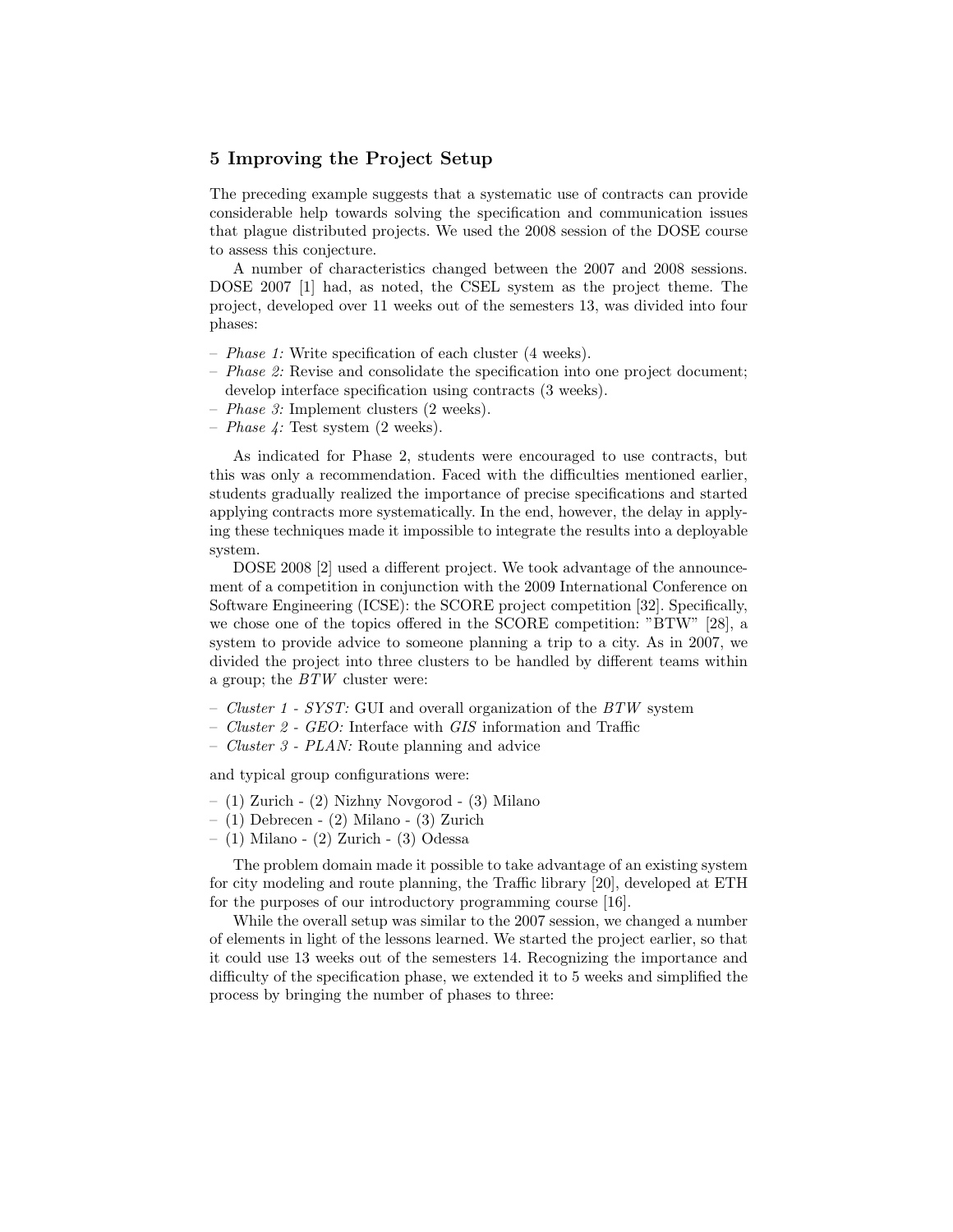- Phase 1: Write specification of each cluster (4 weeks).
- Phase 2: Revise and consolidate the specification into one project document; develop interface specifications using contracts (5 weeks).
- Phase 3: Implement clusters (4 weeks).

We gave much more precise and prescriptive recommendations to students:

- They were told to get in touch with the other teams in the very first week; this avoided communication issues and simplified the revision of the requirements document.
- We introduced a code review to improve the interface specification.
- Students had to implement the projects in two cycles, which helped to find integrations problems earlier.
- We strongly encouraged them to commit the code daily, and to define and apply precise commit rules (such as permitting commit only if the code has been compiled and tested).

Most importantly, we made the inclusion of contract interface specifications mandatory in the specifications.

# 6 Results

The results of the 2008 projects confirmed the usefulness of the measures described above. The final result of the implemented projects was good: the systems were integrated and the three clusters worked in the same system. The specification of the interfaces was improved, and contracts helped to document and understand the interfaces.

To obtain the students perspective we asked them to fill a feedback questionnaire, which most of them (95%) did.

Most of the students think that contracts helped to develop the project. We wanted to know how much effort the contracts required. Table 1 shows the hour/person per team expended in developing the requirements documents with interface specification using contracts. In average, the development of contracts took 22.2% of the time used in the requirement phase.

The results of the experience show that contracts were key to develop distributed projects. The use of contracts in SRS have been useful not only to avoid misunderstandings but also to specify the interaction between subsystems. Projects that defined good interfaces using contracts have been able to deploy, and produce a final system. On the other side, projects that have not specified the interfaces properly have failed to produce a final system.

To go beyond such assessments, we intend to perform a more objective measurement of the specification effort as part of DOSE 2009.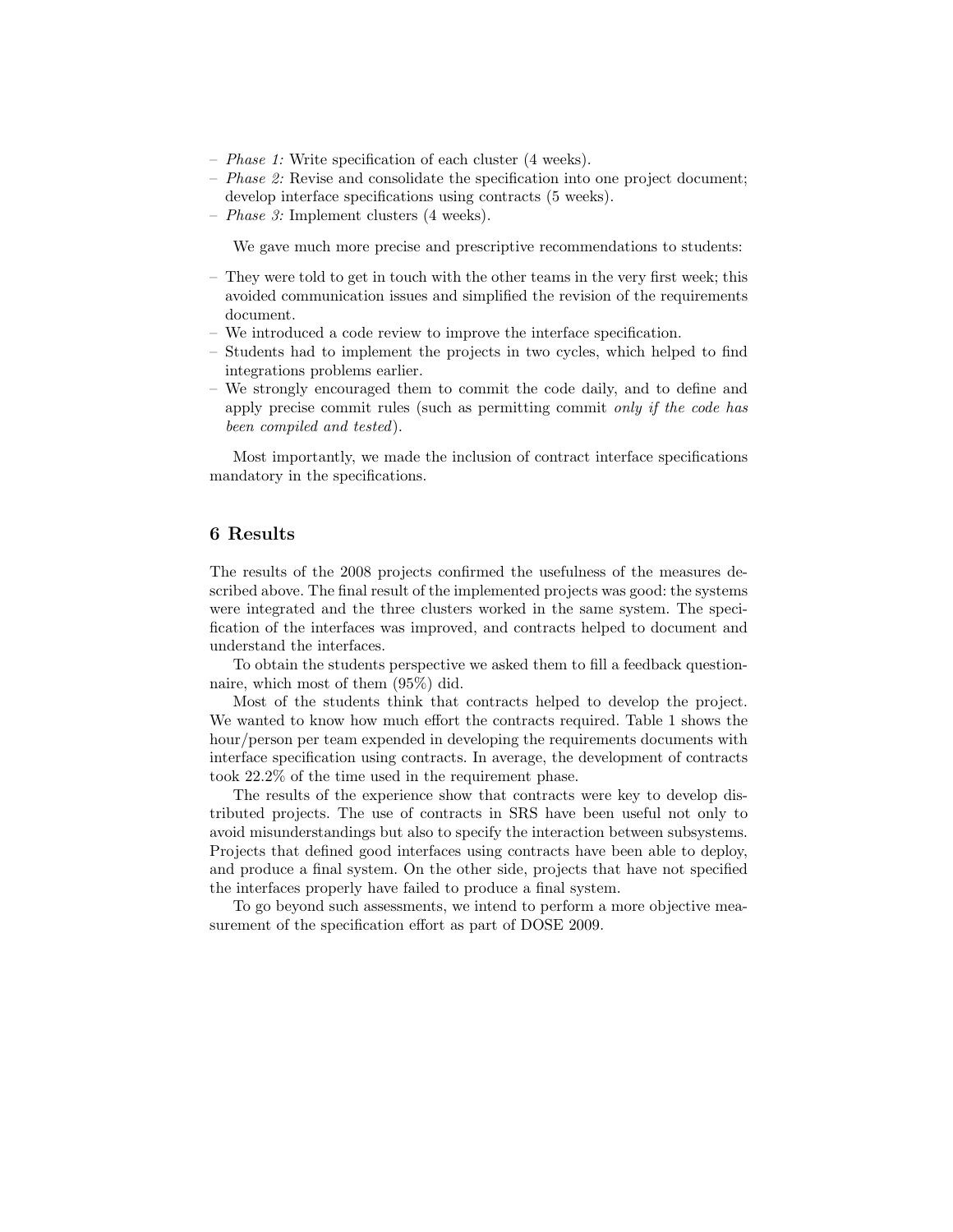|                                                   | T1 | T2                                                   | T <sub>3</sub> | T <sub>4</sub> | T <sub>5</sub> | T <sub>6</sub> | T <sub>7</sub> | T8 |    |    |    |      | $T9  T10 T11 T12 $ Average |
|---------------------------------------------------|----|------------------------------------------------------|----------------|----------------|----------------|----------------|----------------|----|----|----|----|------|----------------------------|
| Person/hours<br><b>SRS</b> (without<br>contracts) | 35 | 64.6 116                                             |                | 108            | 39             | 82             | 27             | 34 | 19 | 89 | 28 | 22   | 55.3                       |
| Person/hours<br>writing<br>$ {\rm contracts} $    | 20 | 15                                                   | 20             | 20             | 8              | 30             | 8              | 4  | 20 | 30 | 7  | 8    | 15.8                       |
| Percentage in<br>writing<br>$ {\rm contracts} $   |    | $36.3 18.8 14.7 15.6 17.0 26.7 22.8 10.5 51.2 25.2 $ |                |                |                |                |                |    |    |    | 20 | 26.6 | 22.2                       |

Table 1. Effort expended developing requirements documents and interfaces with contracts.

# 7 Related Work

Industry and academia have been interested in distributed development. Lessons learnt on educational experiences have been reported [9, 7, 4]. Gotel et al. [9, 10] describe the lessons learned from the development of a project across three globally distributed educational institutions. The institutions that participated in that project were Pace University (US), University of Delhi (India), and Institute of Technology of Cambodia (Cambodia). They discuss the problems faced in the projects such as communication (with a twelve hours time difference), project planning, and cultural aspects. A similar experience is described by Damian et al. [7]. They report on the teaching experience developing software requirements specifications in geographically distributed software development with three universities (located in Canada, Australia, and Italy), focusing on the times zones and the cultural differences. These works focus on how to teach a course in distributed software development. However, they do not cover how to improve software requirements specifications. A deeper description of existing works concerning global development and educational experiences is beyond the scope of this paper and can be found in [4, 12, 13, 29].

Corriveau [6] indentifies the key properties that a contract between the parties involved in outsourcing must satisfy. These properties are expressed with a model, and this model must be testable, executable, and abstract. This model is used to test the quality of the developed project, but it does not help to understand the system under development. Our approach is used to solve the problems of potential misunderstandings in software requirements specifications, and to improve them. The use of contracts brings the same properties: testable, executable, and abstraction. Meyer et al. [21] have described our first experience in distributed software development, DOSE 2007. They described the experiences of software engineering projects in local and distributed developments. However, the role of contracts in software requirements specification is not discussed.

Sutherland et al. [33] report the industrial experience of developing a distributed project with two companies: SirsiDynix (Utah, US) and StarSoft De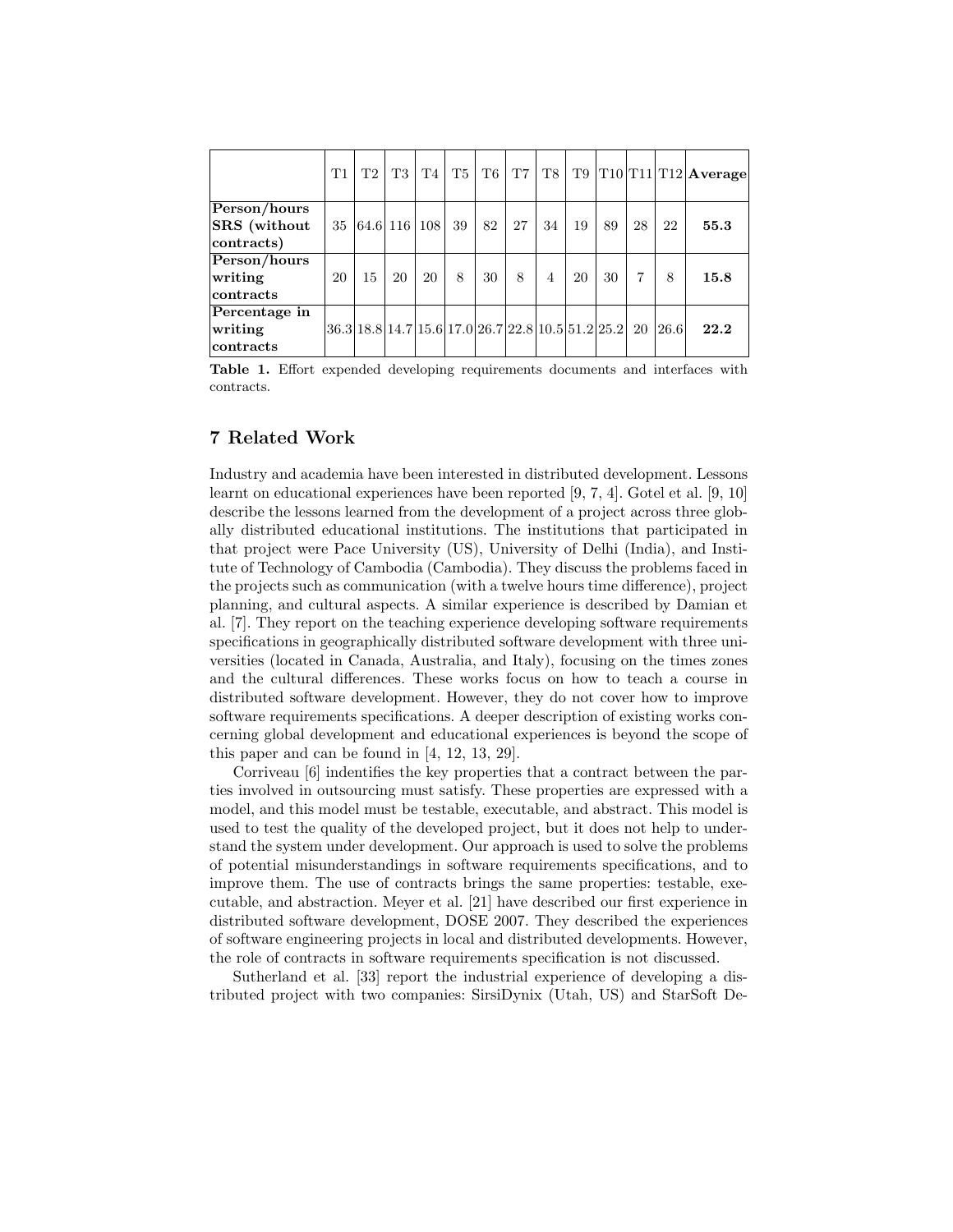velopment Laboratories (St. Petersburg, Russia). They analyze and recommend best practices for globally distributed agile teams. They report that distributed teams can be as productive as a small collocated team.

Concerning program specifications, many existing works address this issue from different points of view and with different goals. The fact that natural language specifications lead to unsatisfactory and ambiguous specifications is well known and widely accepted. This issue becomes crucial in distributed or global development settings. Nevertheless, specifications based on natural language descriptions even if supported by diagrams (e.g., UML [34]) are still widely adopted in industrial development. Consequently, several existing approaches aim at supporting software development with specifications based on natural language [14, 31], however, the most promising techniques rely on the adoption of formalisms.

Languages such as Alloy [17] can be used to solve the problems of ambiguous specifications. However, the specification is completely detached from the source code of the program leading to a traceability gap among code and its specification. Moreover, concerning UML, it is important to notice the difference among writing contracts in Eiffel and writing constraints in the Object Constraint Language (OCL) [34]. First of all, the former approach offers a precise and non ambiguous semantics conversely to the UML object constraint language (several approaches addressed this issue, e.g. [30]). Secondly, OCL suffers from a traceability gap between the specifications and the implementation, while our approach does not.

The Java Modeling Language (JML) [18, 19] is a behavioral interface specification language that can be used to specify the behavior of Java modules. It combines the design by contract approach of Eiffel and the model-based specification approach of the Larch family of interface specification languages [11]. Although the approach is similar to Eiffel contracts, specifications in JML are not part of the Java language. Furthermore,  $Spec \# [3]$  extends  $C \#$  with formal specifications. In our approach, the specifications are not restricted to any programming language, thus JML and  $Spec \#$  can be used to specify the interfaces of distributed projects.

# 8 Conclusions and DOSE 2009

We have presented an approach to improve software requirements specifications. This approach integrates contracts to SRS. To measure the results of this approach, we have developed several distributed projects. Contracts have helped to solve the problems of misunderstanding and under specification in SRS. The use of contracts brings the advantages of automatic testing and better system documentation. Although the experiments were performed in an academic environment, we believe that the results are also interesting to industrial software developers.

Since the distributed projects in DOSE 2007 and DOSE 2008 have been an interesting experience, we plan to continue this experiment in 2009. So far, we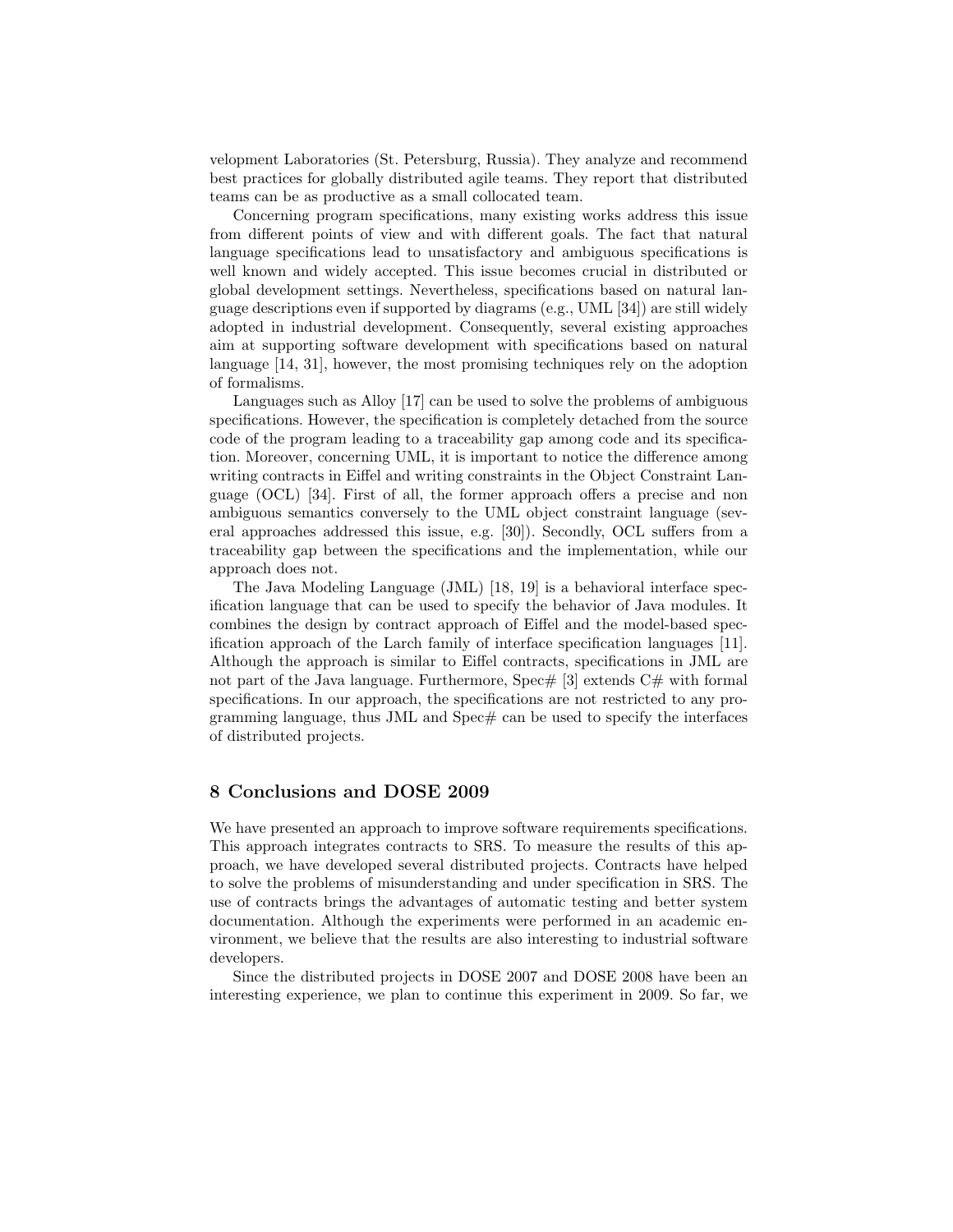have developed projects with two and three geographically different locations. During DOSE 2009 we have observed that projects distributed in two locations have less overhead in communication and development than projects developed in three locations. However, we have not executed any empirical study that shows what is the overhead. Next year, we plan to analyze this overhead in communication and development when projects are distributed in two, three, and four locations. If you are a member of an academic institution and would like to be part of DOSE 2009, please contact us to discuss and organize your participation.

## Acknowledgements

We would like to thank all the people involved in DOSE 2007 and DOSE 2008 especially Dr. Peter Kolb, Prof. Viktor Gergel, Andrey Zaychikov, Lajos Kollr, Prof. Juhsz Istvn, and Prof. Victor Krissilov; to the students who worked hard and gave us useful feedback; to Scott West for reviewing and providing helpful comments on drafts of this paper.

# References

- 1. DOSE 2007. http://se.ethz.ch/teaching/2007-f/outsourcing-0273/index.html.
- 2. DOSE 2008. http://se.ethz.ch/teaching/2008-h/dose-0273/index.html.
- 3. M. Barnett, K.R.M. Leino, and W. Schulte. The Spec# programming system: An overview. Lecture Notes in Computer Science, 3362:49–69, 2005.
- 4. B. Bruegge, A.H. Dutoit, R. Kobylinski, and G. Teubner. Transatlantic project courses in a university environment. In 7th Asia-Pacific Software Engineering Conference (APSEC 2000), pages 30–37, 2000.
- 5. Ilinca Ciupa, Andreas Leitner, Manuel Oriol, and Bertrand Meyer. ARTOO: Adaptive Random Testing for Object-Oriented Software. In Proceedings of the 30th International Conference on Software Engineering 2008 (ICSE'08), May 2008.
- 6. J.P. Corriveau. Testable Requirements for Offshore Outsourcing. In Software Engineering Approaches for Offshore and Outsourced Development (SEAFOOD), volume 4716, pages 27–43. Springer, 2007.
- 7. D. Damian, F. Lanubile, and T. Mallardo. Investigating IBIS in a Distributed Educational Environment: the Design of a Case Study. In Workshop on Distributed Software Engineering, volume 1, 2005.
- 8. Computer Science Event:. http://www.informatics-europe.org/cgibin/informatics events.cgi.
- 9. O. Gotel, V. Kulkarni, L.C. Neak, C. Scharff, and S. Seng. Introducing Global Supply Chains into Software Engineering Education. In Software Engineering Approaches for Offshore and Outsourced Development (SEAFOOD), volume 4716, pages 44–58. Springer, 2007.
- 10. Olly Gotel, Vidya Kulkarni, Christelle Scharff, and Longchrea Neak. Students as Partners and Students as Mentors: An Educational Model for Quality Assurance in Global Software Development. In K. Berkling, M. Joseph, B. Meyer, and M. Nordio, editors, Software Engineering Approaches for Offshore and Outsourced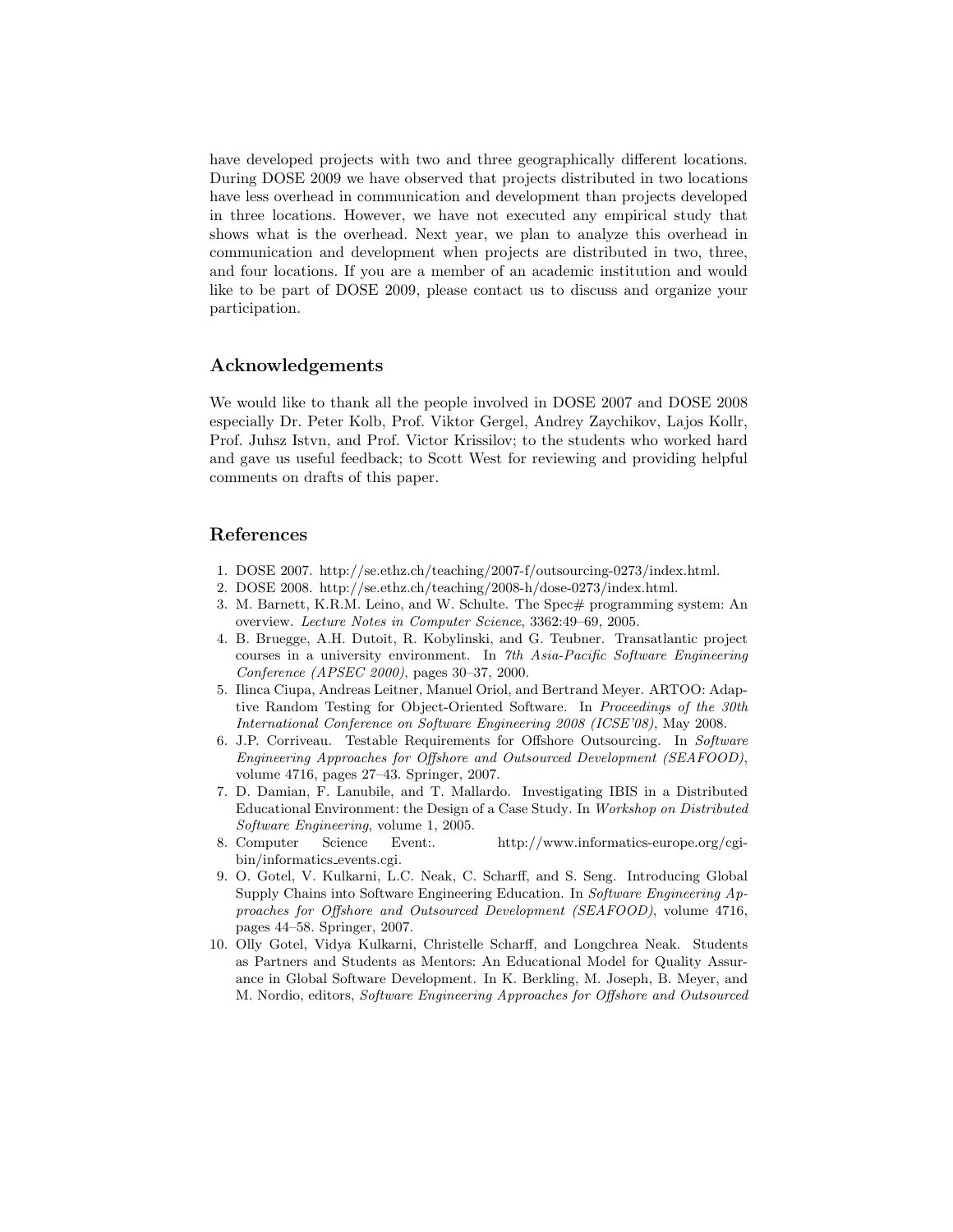Development (SEAFOOD 2008), volume 16 of Lecture Notes in Business and Information Processing. Springer-Verlag, 2009.

- 11. JV Guttag, JJ Horning, SJ Garl, KD Jones, A. Modet, and JM Wing. Larch: languages and tools for formal specification. Texts and Monographs in Computer Science, 1993.
- 12. M.J. Hawthorne and D.E. Perry. Software engineering education in the era of outsourcing, distributed development, and open source software: challenges and opportunities. In International Conference on Software Engineering, volume 27, page 643. Springer, 2005.
- 13. J.D. Herbsleb and D. Moitra. Global software development. Software, IEEE, 18(2):16–20, Mar/Apr 2001.
- 14. A. Holt. Formal verification with natural language specifications: guidelines, experiments and lessons so far. South African Computer Journal, pages 253–257, 1999.
- 15. IEEE:. IEEE Recommended Practice for Software Requirements Specifiations. IEEE Std 830, 1998.
- 16. Introduction to Programming (Einführung in die Programmierung) Chair of Software Engineering - ETH Zurich. http://se.ethz.ch/teaching/2008-h/eprog-0001/index.html.
- 17. D. Jackson. Alloy: a lightweight object modelling notation. ACM Transactions on Software Engineering and Methodology (TOSEM), 11(2):256–290, 2002.
- 18. G. Leavens, A. Baker, and C. Ruby. JML: A notation for detailed design. Kluwer International Series in Engineering and Computer Science, pages 175–188, 1999.
- 19. G.T. Leavens, A.L. Baker, and C. Ruby. Preliminary design of JML: A behavioral interface specification language for Java. ACM SIGSOFT Software Engineering Notes, 31(3):1–38, 2006.
- 20. Traffic Library:. http://traffic.origo.ethz.ch/.
- 21. B. Meyer and M. Piccioni. The allure and risks of a deployable software engineering project. In Proceedings of the 21st IEEE-CS Conference on Software Engineering Education and Training, 2008.
- 22. Bertrand Meyer. On formalism in specifications. IEEE Software, 2(1):6–26, 1985.
- 23. Bertrand Meyer. Object-Oriented Software Construction. Prentice Hall, second edition, 1997.
- 24. Bertrand Meyer. The unspoken revolution in software engineering. IEEE Computer, 39(1):121–124, 2006.
- 25. Bertrand Meyer. Design and Code Reviews in the Age of the Internet. In K. Berkling, M. Joseph, B. Meyer, and M. Nordio, editors, Software Engineering Approaches for Offshore and Outsourced Development (SEAFOOD 2008), volume 16 of Lecture Notes in Business and Information Processing. Springer-Verlag, 2009.
- 26. Bertrand Meyer, Ilinca Ciupa, Andreas Leitner, and Lisa (Ling) Liu. Automatic testing of object-oriented software. In Jan van Leeuwen, editor, Proceedings of SOFSEM 2007 (Current Trends in Theory and Practice of Computer Science), Lecture Notes in Computer Science. Springer-Verlag, 2007.
- 27. Bertrand Meyer (editor). ISO/ECMA Eiffel standard (Standard ECMA-367: Eiffel: Analysis, Design and Programming Language), June 2006. available at http://www.ecma-international.org/publications/standards/Ecma-367.htm.
- 28. BTW Project:. http://score.elet.polimi.it/projects.html.
- 29. Ita Richardson, Allen E. Milewski, Neel Mullick, and Patrick Keil. Distributed development: an education perspective on the global studio project. In *ICSE '06:*